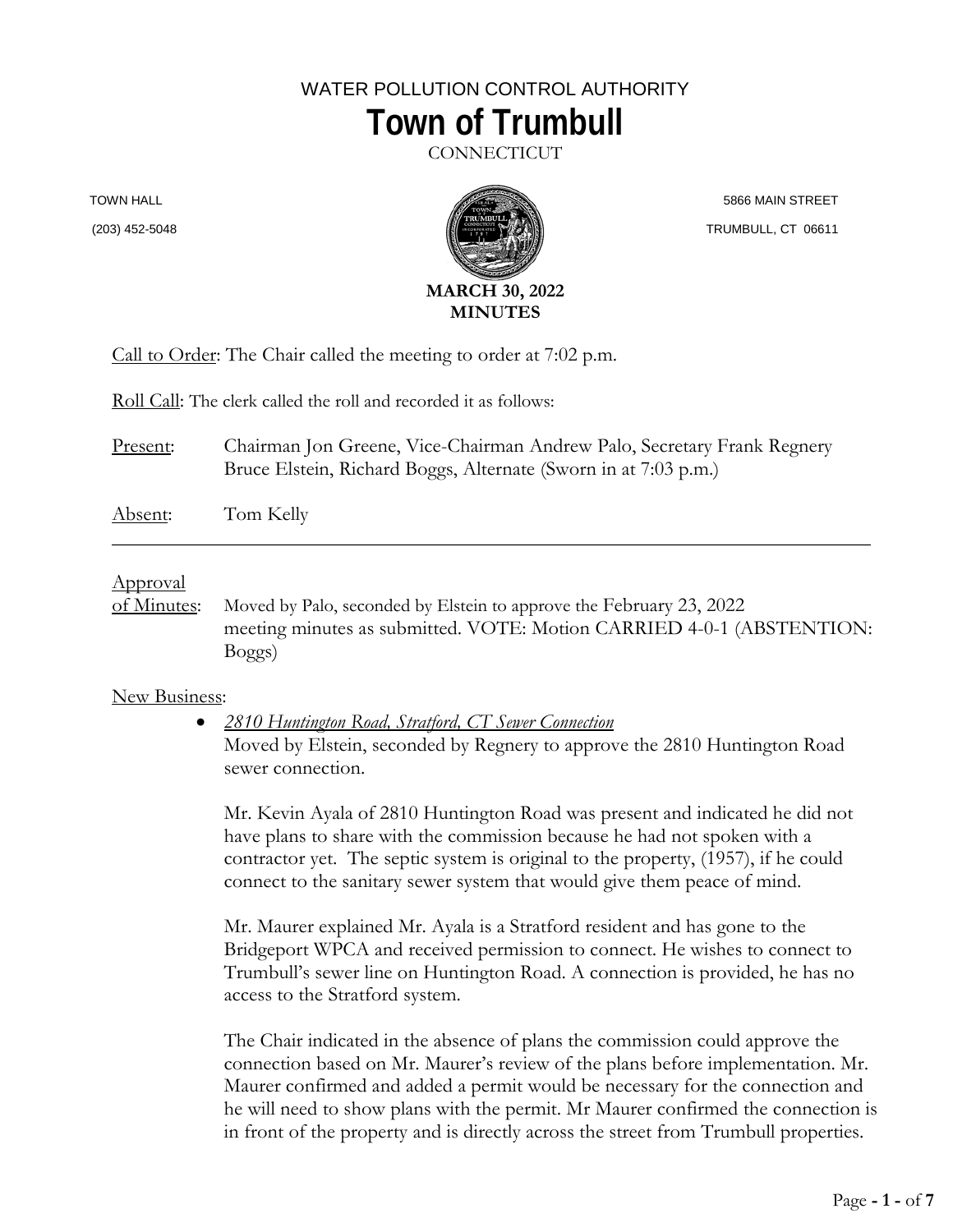Mr. Ayala indicated he believed there was a lateral for the property. Mr. Maurer indicated Mr. Ayala will also need a street opening permit from Stratford. Mr. Ayala acknowledged that. VOTE: Motion CARRIED by unanimous consent.

• *Public Hearing*

#### **TRUMBULL WPCA PUBLIC HEARING 2022 ASSESSMENT TRUMBULL, CONNECTICUT March 30, 2022**

The Trumbull Water Pollution Control Authority will hold a Public Hearing, on Wednesday, March 30, 2022 at 7:00 p.m. via Zoom teleconference in accordance with the provisions of an Ordinance of the Town entitled, "Sewer Ordinance of the Town of Trumbull" adopted by the Town Council of the Town of Trumbull effective July 1, 1969 and Section 7-249 and Section 7-249A of the Connecticut General Statutes, Revision of 1958 as amended. Notice is hereby given that a Sewer Assessment is proposed to be levied by the Town of Trumbull on the following property:

| <b>NAME</b>                                                                                 | <b>LOCATION</b>                | <b>NUMBER</b> | <b>Mblu</b>     |  |  |  |  |  |
|---------------------------------------------------------------------------------------------|--------------------------------|---------------|-----------------|--|--|--|--|--|
| Ayala, Kevin                                                                                | Huntington Road, Stratford, CT | 2810          | $30/18$ $1/2$ / |  |  |  |  |  |
| (Or current owner)                                                                          |                                |               |                 |  |  |  |  |  |
| Join the meeting: Water Pollution Control Authority Regular Meeting Mar 30, 2022 7:00 PM    |                                |               |                 |  |  |  |  |  |
| https://us06web.zoom.us/j/83362713243?pwd=cWczalNLOWEyQ3drbjFIWDExanMyQT09                  |                                |               |                 |  |  |  |  |  |
| Webinar ID: 833 6271 3243                                                                   |                                |               |                 |  |  |  |  |  |
| Password: 720166                                                                            |                                |               |                 |  |  |  |  |  |
| Join by telephone: (301) 715-8592 or (833) 548-0282 (Toll Free) / Webinar ID: 833 6271 3243 |                                |               |                 |  |  |  |  |  |
| Dated this 16 <sup>th</sup> day of March, 2022 Trumbull Water Pollution Control Authority   |                                |               |                 |  |  |  |  |  |

Mr. Maurer shared his screen with the commission and viewers showing the public hearing letter with assessment, (See attached).

It was confirmed for the Chair the assessment is consistent with the other contract IV assessments. The Chair confirmed this is the same property the commission approved the sewer connection earlier at this meeting.

The Chair OPENED the Public Hearing at 7:10 p.m. There was no one from the public present to speak. The Chair CLOSED the Public Hearing at 7:11 p.m.

Moved by Palo, seconded by Regnery to approve the2810 Huntington Road assessment in the amount of \$21,107.02. VOTE: Motion CARRIED by unanimous consent.

## Old Business:

• *Beardsley Force Main Update* – Mr. Maurer reported there is a meeting with the city of Bridgeport to go over their wants before putting this out to bid. The documents are just about "bid ready" but they are waiting for Bridgeport to give their input and whether there are any special provisions they would like. Ms. McPhearson added they will go over the logistics with the city of Bridgeport Engineer and Parks. The bid documents are finalized and will get them to the town Purchasing Agent after the meeting with Bridgeport to get the bid out. Permits are ready to be signed and have the written description for the temporary easement in progress. She noted there is a question on the title search and is hoping to get a letter stating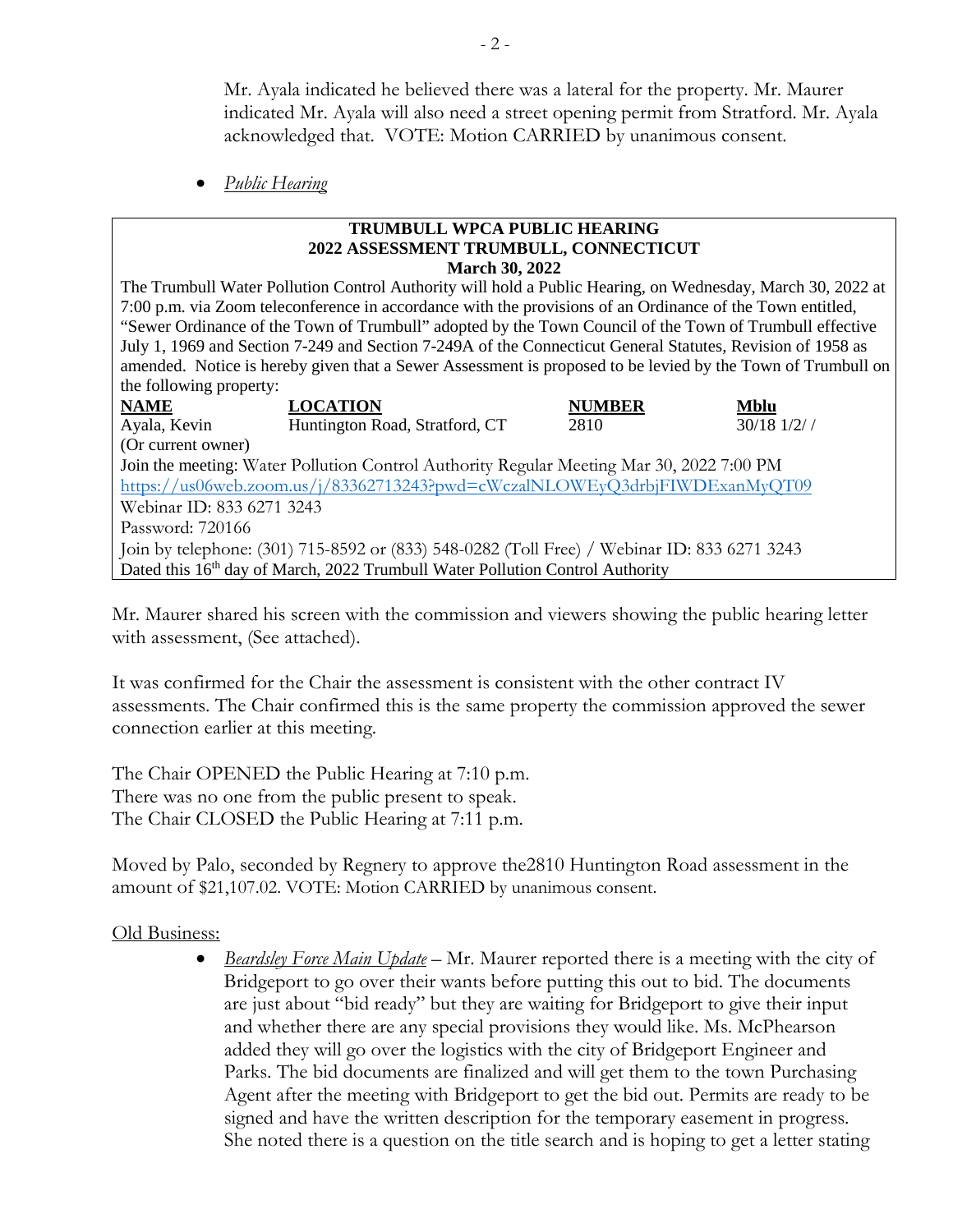we do not think there is a need for a title search based on the deed information and then the package will go to DEEP for approval on the temporary easement. If the letter is not ready they could submit to DEEP with a notation that it is forthcoming. Attorney Nugent explained he is trying to get in contact with the attorney who represented Bridgeport at the time they transferred title to the state to see if he could call the back title the state would have done. It will be very expensive to have a title search done for the entire park. He doesn't know why a search is needed to verify that the state owns what we can see that the city already transferred to them by the deed filed on the way records. Ms. McPhearson agreed but thinks the confusion came from the GIS pulled and DEEP saw per the city of Bridgeport ,that it lists a co-owner as the Zoological Society. We know they coown a portion but not the portion we are talking about. Attorney Nugent stated it is really more for us than for them. If they are giving us an easement we want to make sure we are getting it from the right party that is the only risk. Commissioner Elstein suggested having them represent that they are the owner as part of the deal. Attorney Nugent noted they were the ones who asked for the title search. Attorney Nugent was hoping the other attorney would be able to find the back title but he may not be able to. Attorney Nugent will address this one way or the other shortly. It was confirmed for the Chair this will be out to bid by the next meeting.

Ms. McPhearson explained they had submitted a letter to the State Historic Preservation Office, because the park submitted a letter saying we're doing work in the park. They said they have no concerns about the project but asked that we have archaeological monitoring during excavation because there may be artifacts in the area. That will be part of the construction contract that the contractor hire the archaeologists to do any oversight that's necessary during the excavation. Mr. Maurer noted he thinks they're concerned because there will be digging down to the original grade.

Ms. McPhearson stated the state had not done a technical review. They have the drawings, what is being called a "75% set" that was used for initiating the temporary easement process with the state. She doesn't anticipate any technical review of the documents to hold up the bidding process. Approval from the state to go to bid while the temporary easement documentation is pending was received. They don't have to have the easement in hand to go to bid. Given some of the lead times for the iron pipe, she feels confident the easement will be in place before the contractors are ready to break ground. The state said that they're going to work to expedite the temporary easement. We will need the as-built survey of the installed pipe to do the permanent easement once the work is completed. That could take more time, but doesn't anticipate the temporary easement getting in the way for construction.

• *Old Town and Reservoir Avenue Pump Stations Update* – Mr. Maurer reported they are still waiting for control panels, transfer switches, and generators before being able to start to dig and replace the station. They don't want to go on bypass while waiting for the parts. They expect them by the end of May.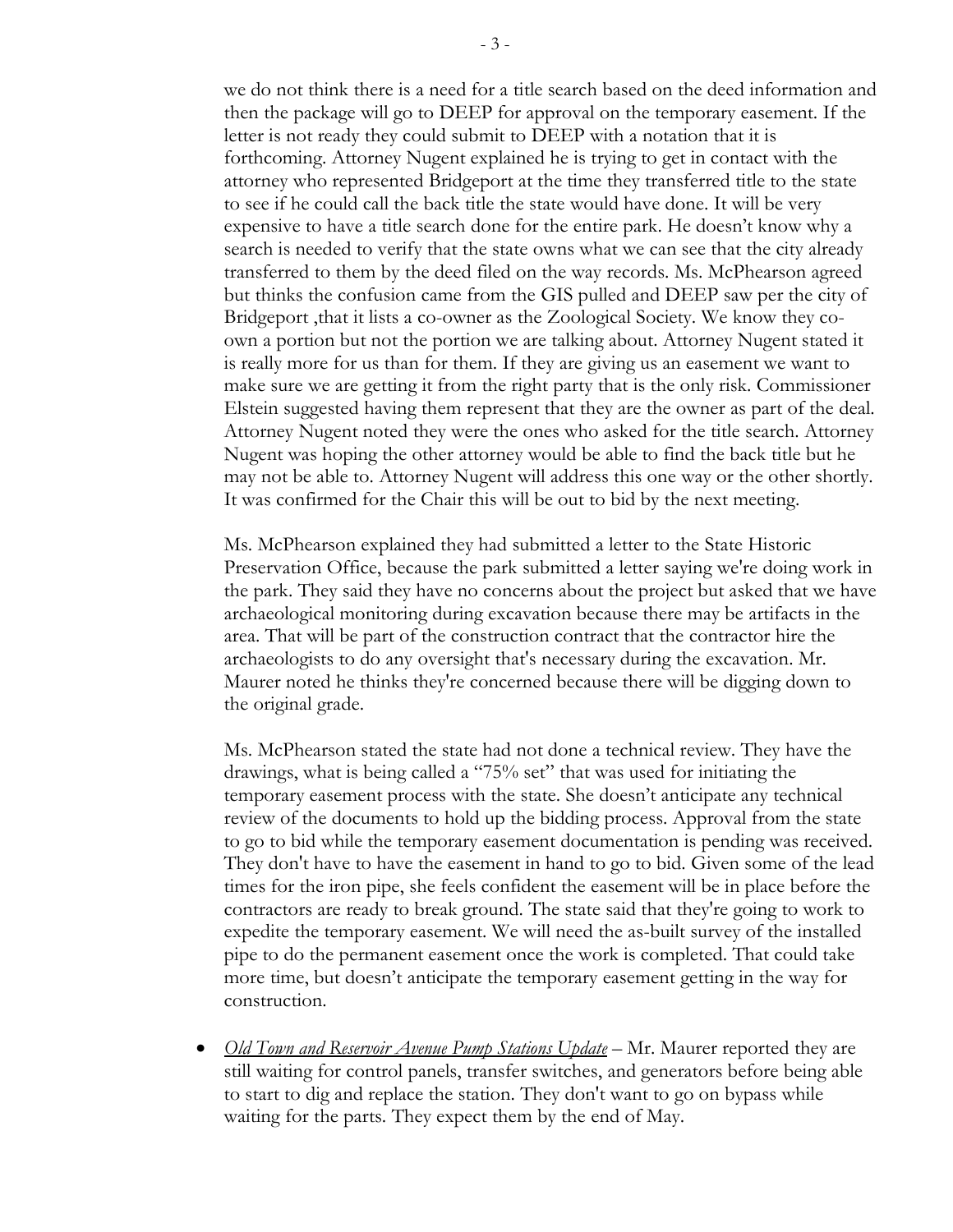Ms. McPhearson noted they have been promised the lead times aren't to be extended. They have maintained the May date for the control panel enclosures, all the other items will be on site prior to receiving the control panels. The stations themselves are built and piped, the pumps are here. There is a lot of equipment ready to go, just need the last piece, the control panel.

• *Contract 5 Update* – Mr. Mascia reported the plans are 95% complete and will get a set of plans and specifications to Mr. Maurer next week, there are a few items he needs to go over with him. Based on Mr. Maurer's approval, they informed DOT to proceed with the transfer of property along Juniper Ridge and Juniper Circle where they have the pump station planned. There was surplus land from when the state acquired properties for RT. 8. Mr. Maurer made the determination to acquire the land whether the project goes forward now or in the future the state is willing to give the property to the town. The state will handle the transfer and will do the research, title search and surveys. Attorney Nugent will just need to review since the town will be accepting. Attorney Nugent didn't think there was a reason not to accept the land. It is approximately .25 acre. Mr. Mascia added that it is currently state owned so it doesn't impact the tax roll.

T&B has the construction cost estimates for the project and will forward to Mr. Mr. Maurer. The commission will have to decide if they will have a public hearing on the project. Construction would not start until next year because of the time the state needs for the easement transfer, to finalize the plans and to go out to bid. It will be approximately an 18-month construction project with 15,000' of sewer with a pump station and a force-main.

Attorney Nugent stated if the commission decides to proceed a public hearing will be necessary. Mr. Mascia explained one of the topics for the meeting with Mr Maurer this Friday is regarding problems as they come off of the pandemic, and increasing oil prices. The numbers are expected to be 40%-50% higher than they were last year for asphalt. That does affect the project because there is a certain amount of paving repair as well as some work on White Plains Road and Huntington Turnpike. The state usually requires them to fully pave the width of the road. Last year they quoted asphalt at \$110 per ton, this year they are quoting \$165 and the plants haven't opened yet.

The commission discussed the timeframe for the construction cost estimates and a public hearing, it could be in the summer. Mr. Mascia indicated summer is difficult because people are on vacation and many are not available to attend a hearing due to vacations. Mr. Maurer stated the commission has to have an inclination of whether they want to move forward. Attorney Nugent confirmed discussions about cost before going to bid would be a matter for executive session. State law requires a public hearing for this type of construction. The Chair stated this would be a topic for the agenda next month: reviewing the cost estimates in executive session and when out of executive session vote on whether we want to advance to a public hearing and move forward with the project.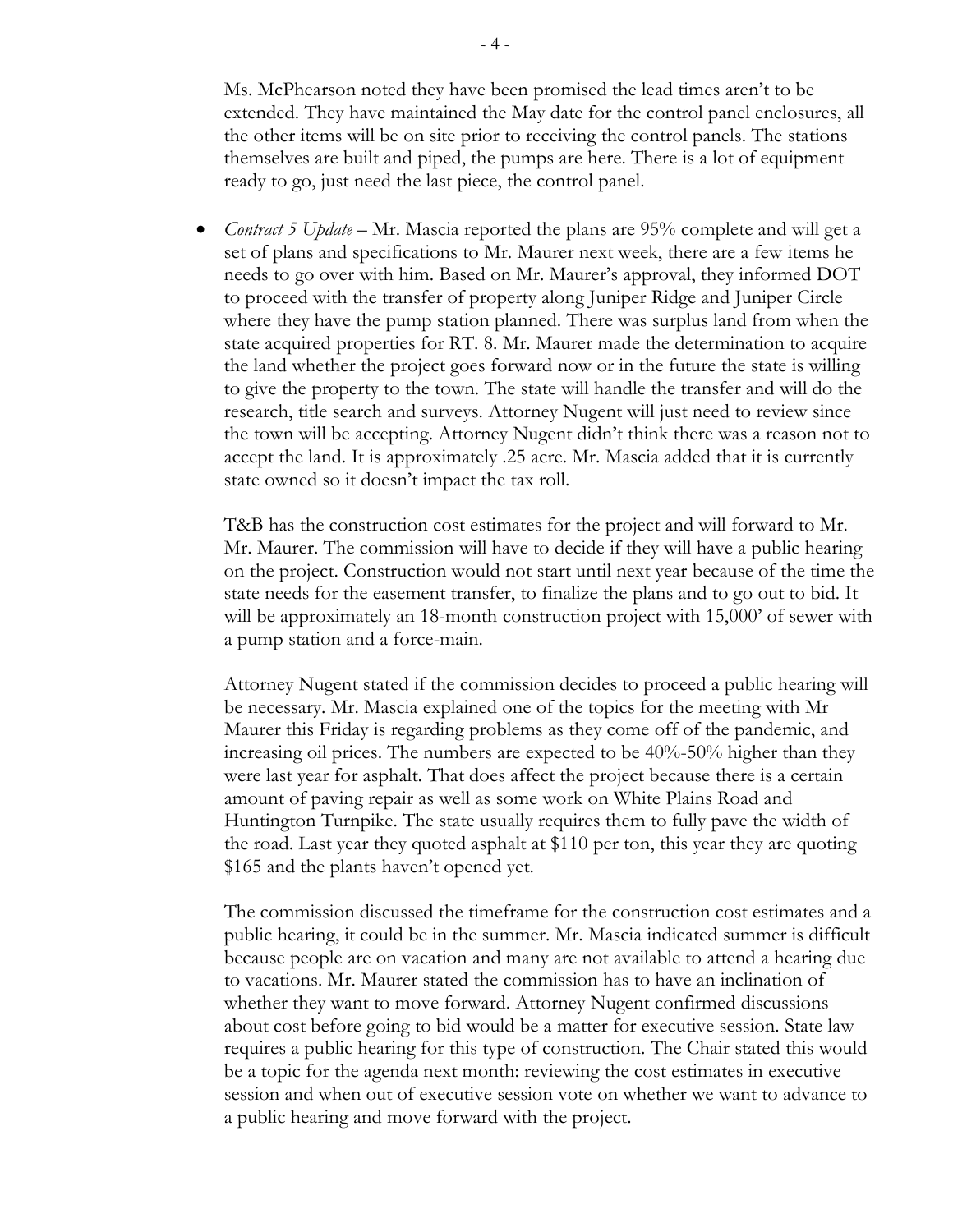Attorney Nugent explained the decision to move forward is decision of this commission. The public hearing is mandated by state law for this type of project and the public has to be informed about the project, (the when, where, how and cost) and noted this project would be in addition to the revaluation, people will be more sensitive because of the tax bill increase coming due to the revaluation.

• Alternate Flow – Moved by Elstein, seconded by Regnery to Enter into Executive Session based on CGS 1-210b-7 to present engineering or feasibility estimates relative to the public supply construction costs. VOTE: Motion CARRIED by unanimous consent. The WPCA entered into Executive Session at 7:36 p.m. with the following people present:

Commissioners: Jon Greene, Andy Palo, Frank Regnery, Bruce Elstein, Rick Boggs, Town Attorney James Nugent, WPCA Administrator/Town Engineer William Maurer, Christine Kurtz, Mike Giggey of Wright-Pierce:

No votes or actions were taken. Moved by Palo, seconded by Regnery to END Executive Session at 8:43 p.m. VOTE Motion CARRIED by unanimous consent.

The Chair noted the following people were present during Executive Session: Commissioners: Jon Greene, Andy Palo, Frank Regnery, Bruce Elstein, Rick Boggs, Town Attorney James Nugent, WPCA Administrator/Town Engineer William Maurer, Christine Kurtz, Mike Giggey of Wright-Pierce:

Adjournment: There being no further business to discuss and upon motion made by Elstein, seconded by Regenery the WPCA adjourned by unanimous consent at 8:45 p.m.

Respectfully Submitted,

 $\overline{\phantom{a}}$  , where  $\overline{\phantom{a}}$  , where  $\overline{\phantom{a}}$  , where  $\overline{\phantom{a}}$ Margaret D. Mastroni WPCA Clerk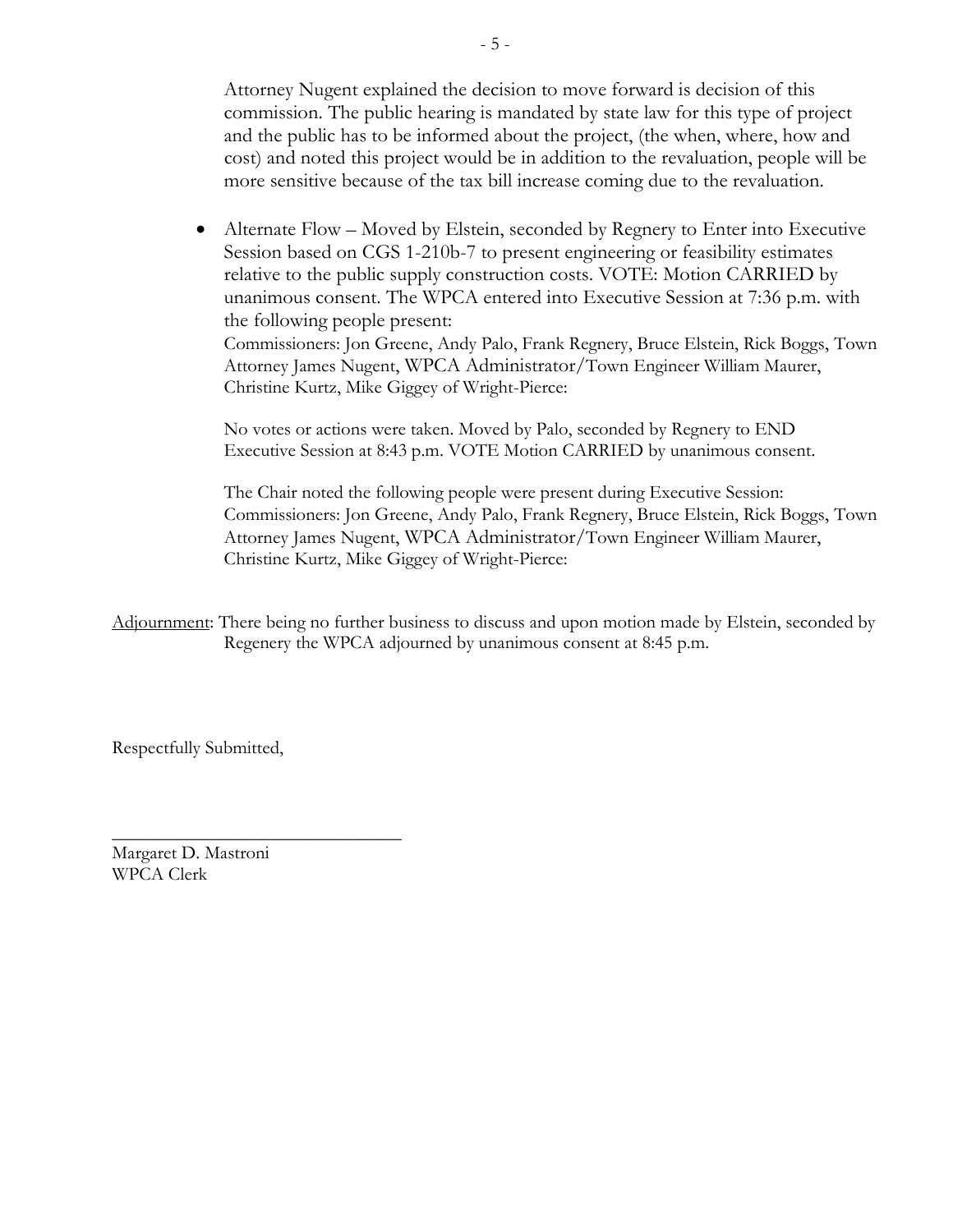# WATER POLLUTION CONTROL AUTHORITY **Town of Trumbull**

**CONNECTICUT** 

TOWN HALL

(203) 452-5048



5866 MAIN STREET TRUMBULL, CT 06611

March 16, 2022

Kevin Ayala 2810 Huntington Road Stratford, CT 06614

### **THIS IS A NOTICE OF THE PROPOSED SEWER ASSESSMENT FOR 2810 HUNTINGTON ROAD, STRATFORD, CT THIS IS NOT A BILL**

Dear Property Owner,

This is a notice of the proposed Sewer Assessment in the amount of \$21,107.02 for your property at 2810 Huntington Road, Stratford, CT 06614.

A Public Hearing will be held on March 30, 2022 at 7:00 p.m. via Zoom teleconference to consider your proposed sewer assessment. You will have the opportunity to be heard about your proposed sewer assessment at the public hearing. See the next paragraph for the link to join the meeting.

Water Pollution Control Authority Regular Meeting Mar 30, 2022 7:00 PM <https://us06web.zoom.us/j/83362713243?pwd=cWczalNLOWEyQ3drbjFIWDExanMyQT09> Webinar ID: 833 6271 3243 Password: 720166 Join by telephone: (301) 715-8592 or (833) 548-0282 (Toll Free) / Webinar ID: 833 6271 3243

Residential property assessment is determined as follows:

Lots will be assessed at a unit assessment charge of \$500.00 plus an actual foot charge (one unit + front footage = specific assessment). The table below is used to determine your front footage and places a minimum and a maximum limit in relation to lot size to adjust for inequities in lot shape. **Corner lots will be assessed for only one side which shall be the side bordered by the sewer or the shorter side if both have a sewer line.**

| LOT SIZE                      |                            | <b>LIMITS</b> |          |              | FEET |             |          |
|-------------------------------|----------------------------|---------------|----------|--------------|------|-------------|----------|
| Up to .499 acre               |                            |               | Min.     | $80^{\circ}$ |      | Max         | 12.5'    |
| <b>From .500 to .999 acre</b> |                            |               |          | 125'         |      |             | 150'     |
| From 1.00 acre                |                            |               |          | 150'         |      |             | 175'     |
| Your assessment is:           | $1$ Unit                   | (a)           | \$500.00 |              |      |             | \$500.00 |
|                               | 127 Front Feet & .58 Acre  | $\omega$      | \$162.26 |              |      | \$20,607.02 |          |
|                               | FOR A TOTAL ASSESSMENT OF: |               |          |              |      | \$21,107.02 |          |